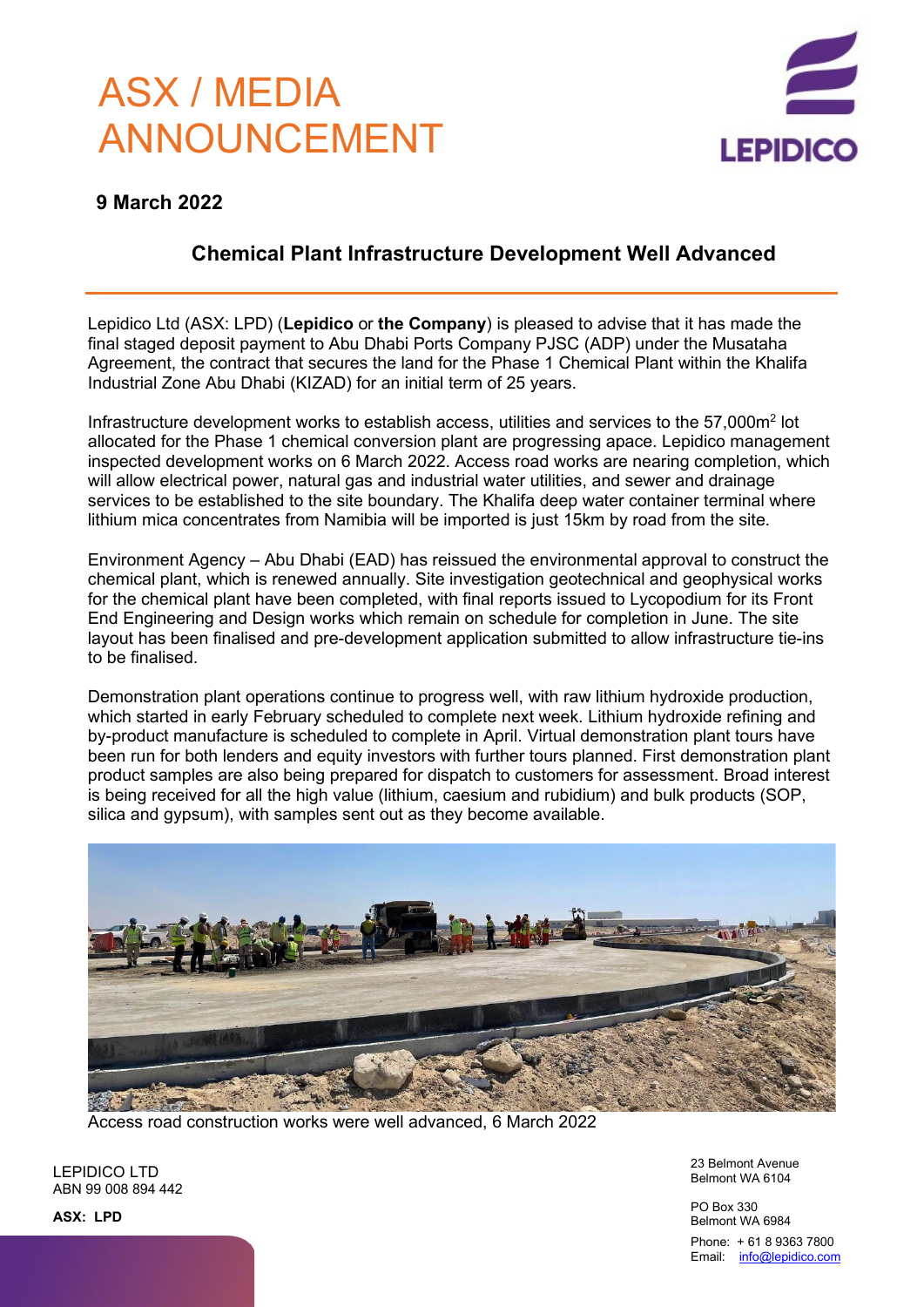

Faysal Khan, Commercial Manager UAE inspects the Phase 1 chemical plant site looking eastward



Road access, utilities and services works to the Phase 1 lot looking southwards

The Managing Director has authorised this announcement for release to the market.

#### **About Lepidico Ltd**

Lepidico is an innovative developer of sustainable lithium hydroxide and other critical minerals, and the global leader in lithium mica processing.

With a tech-focused, ESG-led business model that is pilot-proven, our first lithium production – from far less contested mineral sources – are due in 2024. The Phase 1 Project will provide a meaningful contribution to decarbonisation the world's alkali metals supply chains. We are also working to grow our business with our second project, Phase 2. Other businesses have already begun to licence our patentedprotected L-Max® and LOH-Max® technologies providing an avenue for royalty revenues.

For more information, [please visit our website.](https://www.lepidico.com/)